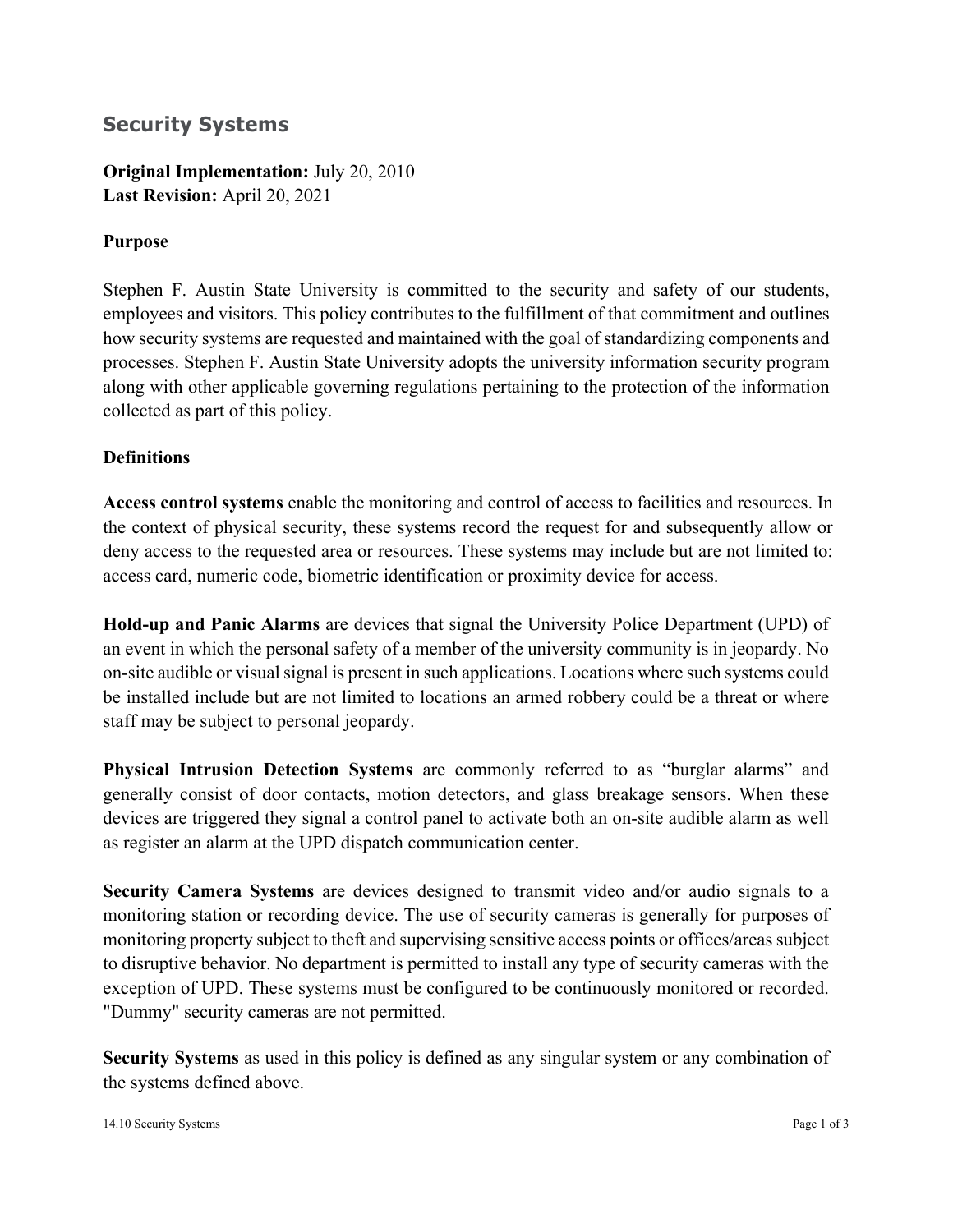## **General**

All security systems must be approved by the executive director /chief of police, or his/her designee and the appropriate vice president, or president's designee, prior to purchase and installation. Necessary approvals must be provided to Procurement and Property Services prior to orders being placed.

In facility construction and/or renovation planning, all included security systems must be approved by the executive director/chief of police or his/her designee prior to approval of final plans.

Upon installation of a security system, UPD will monitor the system for functionality at no cost to the installing department. Stand-alone security systems (those not monitored by UPD) are prohibited.

Security systems are installed for the protection of our students, employees and visitors. Therefore, security systems may not be removed, relocated, or modified without approval of the executive director/chief of police, or his/her designee

#### **Protection of Recordings**

For the purposes of security and potential evidence gathering, it is important that any audio or video recorded from security systems be protected.

Any department that has video and/or audio surveillance equipment installed shall provide the UPD with the appropriate authorization to view, download, capture, monitor, and control this equipment. This enables the UPD to maintain a chain of custody regarding evidence recovered from the recording device.

While the UPD will be responsible for the administration of all security system equipment, departmental directors and/or other authorized employees within each department with video and/or audio surveillance equipment installed may have authorization to view footage for non-security purposes.

An individual that accesses suspected criminal or suspicious activity should contact the University Police Department immediately.

#### **Retention of Security Camera Recordings**

Security camera recordings should be retained for a period of no less than 14 days. If existing systems do not provide for a storage period of that length, the maximum storage period possible should be utilized.